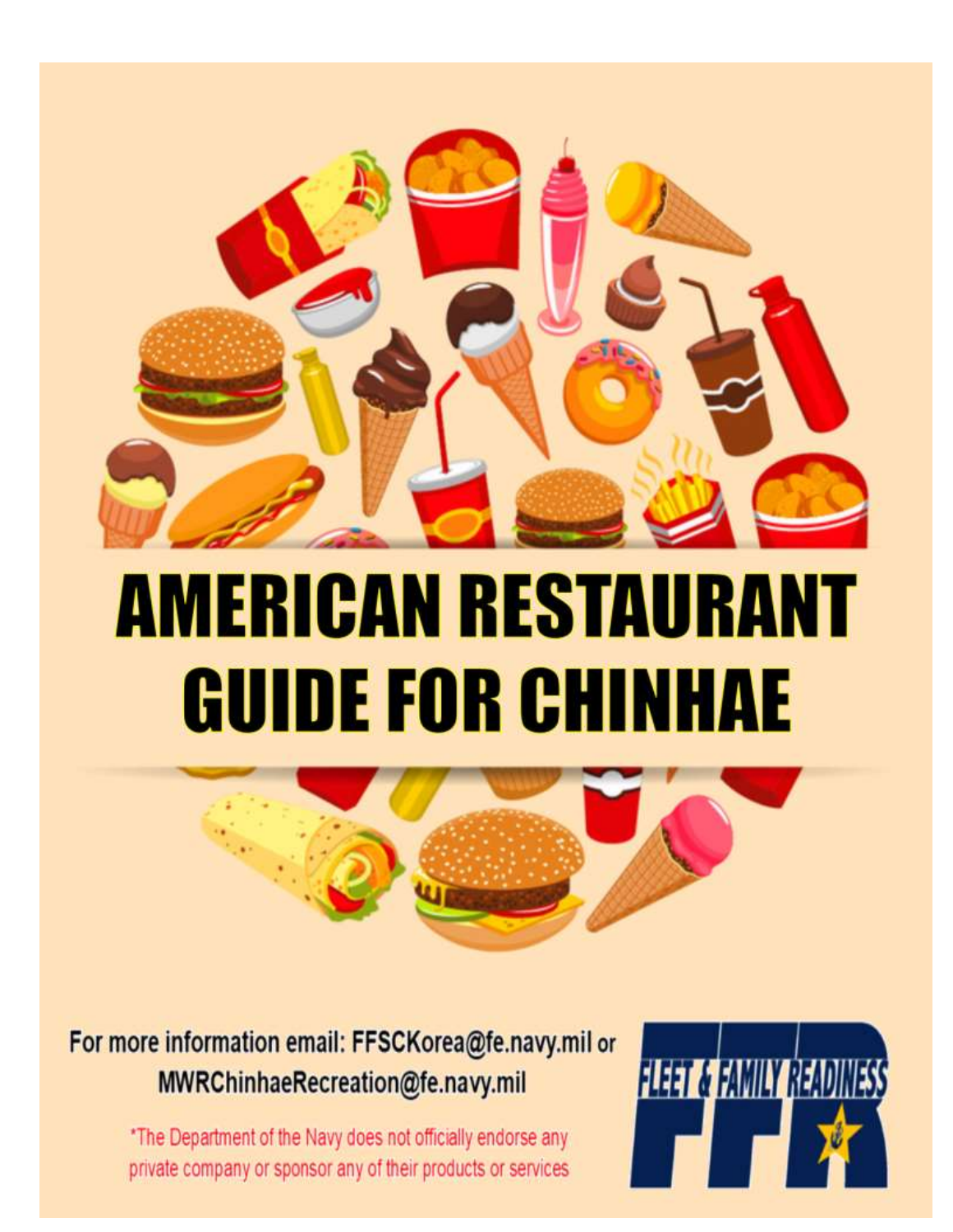# **CONTENTS**

| 2. DOMINO'S PIZZA 도미노피자 …………………………………………4 |  |
|-------------------------------------------|--|
|                                           |  |
|                                           |  |
|                                           |  |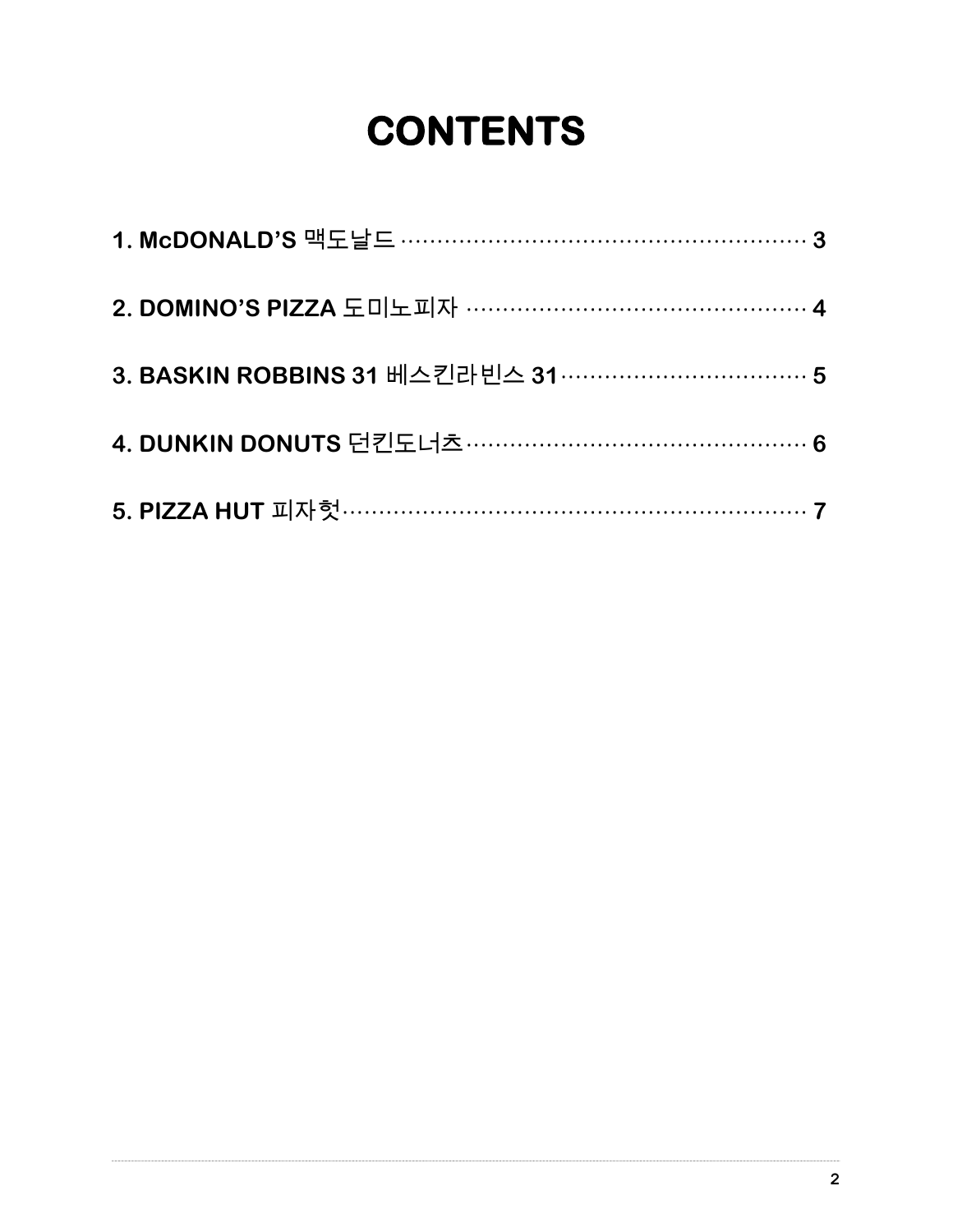## **1. McDonald's** 맥도날드

#### **1600-5252**





 $\blacktriangle$  MacDonald's Chinhae Branch

- **Location: Located on the 1st floor in Haeyang Movie theater Building**
- **Operation Hours: 0000-2400 Daily**
- **Delivery to Main Gate is available for 7,000 won and above For Online Order <https://www.mcdelivery.co.kr/kr/?locale=en>**
- **Transportation**
- **1. TAXI CFAC ☆ Haeyang Movie Theater (Fee: about 2,500 Won Price may vary ) Please take me to McDonald's (**해양극장 **1** 층맥도날드까지가주세요**) Please take me to CFAC (**미해군부대**(**미고문단**)**까지가주세요**)**

| Menu                       | Won   |                                 | Won              |               |
|----------------------------|-------|---------------------------------|------------------|---------------|
| Big Mac                    | 4,500 | Bacon Egg Mac                   |                  | 2,900         |
|                            |       |                                 | Muffin           | Set 3,700     |
| Big Mac Set                | 5,500 |                                 | Egg Mac Muffin   | 2,500         |
|                            |       |                                 |                  | Set 3,500     |
| 1955 Burger                | 5,500 | Mac                             | Bacon Tomato     | 3,000         |
|                            |       | Mornin                          | Muffin           | Set 3,900     |
| 1955 Burger Set            | 6,900 | q                               | Deluxe Breakfast | 4,600         |
|                            |       |                                 |                  | Set 5,500     |
| Mac Spicy Shanghai Burger  | 4,500 |                                 | Big Breakfast    | 4,000         |
|                            |       |                                 |                  | Set 4,800     |
| Mac Spicy Shanghai Burger  | 5,500 |                                 | Pancake          | 2,800         |
| Set                        |       |                                 |                  | Set 3,700     |
| Bacon Tomato Deluxe        | 5.100 | Mac Nuggets $(4/6pc)$           |                  | 1,500/2,800   |
| Bacon Tomato Deluxe Set    | 6,700 | Mac Spicy Chicken Tender (4     |                  | 4,800/        |
| Supreme Shrimp Burger      | 4,500 | Golden Mozzarella Cheese Sticks |                  | 2,000 / 3,800 |
| Supreme Shrimp Burger Set  | 5,500 | Chicken Snack Wrap              |                  | 2,000         |
| Shrimp Beef Burger         | 5,500 | French Fries                    |                  | $S_1,000/L$   |
| Shrimp Beef Burger Set     | 6,900 | Mac Wings $(2 / 4pc)$           |                  | 2,200/        |
| Crispy Oriental Burger     | 5,200 | Mcflurry                        |                  | 2,500         |
| Crispy Oriental Burger Set | 6,300 | Sunday Icecream                 |                  | 1,500         |
| Duble Bulgogi Burger       | 4,400 | Oreo Affogato                   |                  | 2,800         |
| Duble Bulgogi Burger Set   | 5,500 | Coke, Soda                      |                  | 1,000         |
| Bulgogi Burger             | 2,000 | Coffee                          |                  | 1,000         |
| Cheese Burger              | 2,000 |                                 |                  |               |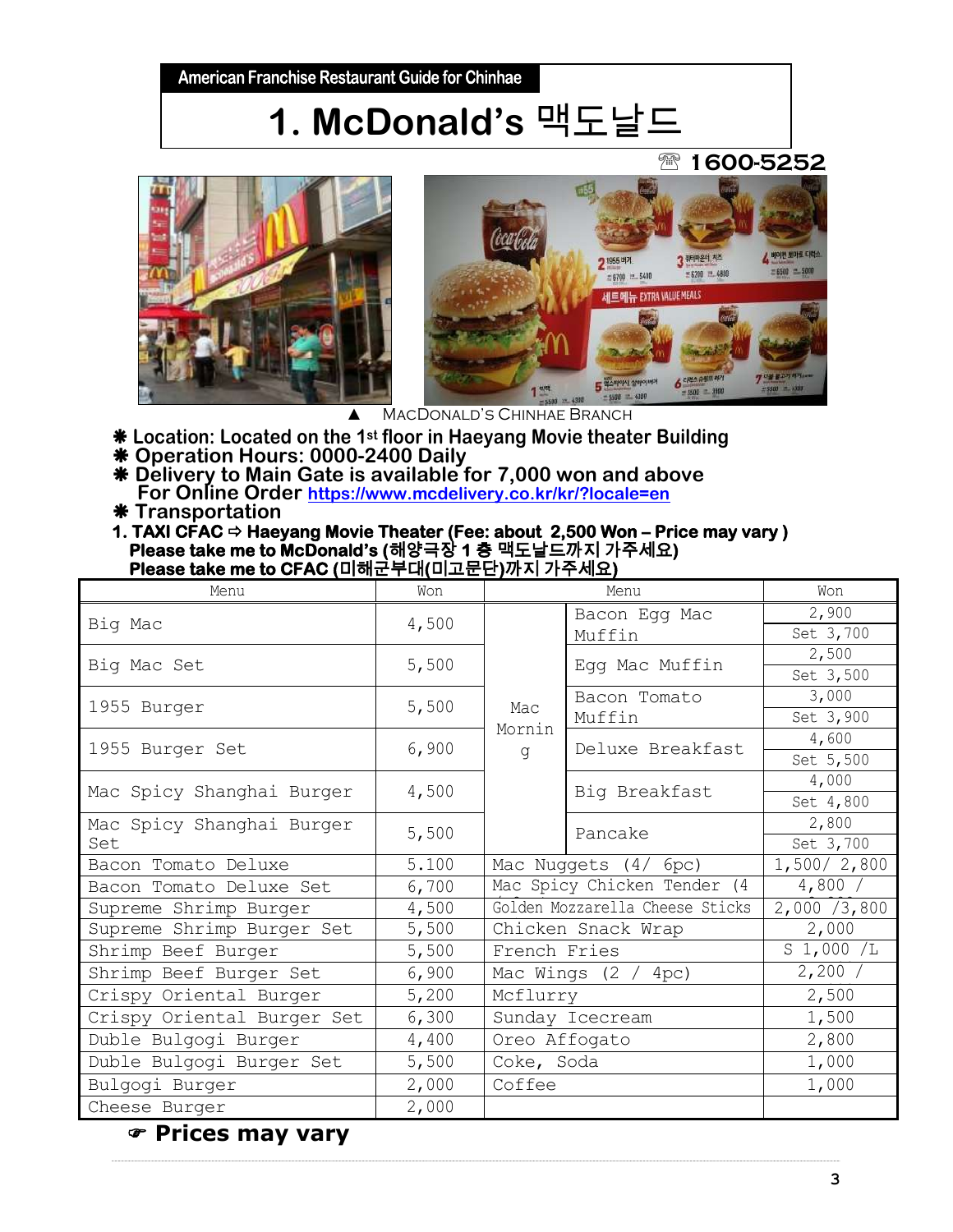### **2. DOMINO'S PIZZA** 도미노피자

#### **055-542-3082**



▲ Domino's Pizza Chinhae Branch

- **Location: Across From Chinhae Library**
- **Operation Hours: 1100-2300 Mon-Fri / 1000-2300 Sun**
- **Only Delivery to Main Gate and To Go are Available For Online order [https://web.dominos.co.kr](https://web.dominos.co.kr/) >English**
- **Transportation**

#### **1. TAXI CFAC**  $⇒$  **Domino's Pizza Fee: about 3,000 Won – Price may vary PLEASE TAKE ME TO DOMINO PIZZA (**진해도서관앞도미노피자로가주세요**)**

#### **PLEASE TAKE ME TO CFAC (**미해군부대 **(**미고문단**)**까지가주세요**)**

| Pizza Menu                | Won                 | Pizza Menu                   | <b>Won</b>          |
|---------------------------|---------------------|------------------------------|---------------------|
| <b>Chammat Octopus</b>    | L 34,900 / M 29,000 | <b>Quattro Cheese Fondue</b> | L 23,900 / M 17,000 |
| <b>Black Angus Steak</b>  | L 34,900 / M 29,000 | Potato                       | L 25,900 / M 19,000 |
| <b>Glamping Barbeque</b>  | L 33,900 / M 28,000 | <b>Super Deluxe</b>          | L 25,900 / M 19,000 |
| <b>Black Tiger Shrimp</b> | L 33,900 / M 28,000 | <b>Super Supreme</b>         | L 25,900 / M 19,000 |
| 7 Cheese & Grilled beef   | L 33,900 / M 28,000 | <b>Bacon Cheddar Cheese</b>  | L 25,900 / M 19,000 |
| Wagyu & Bistecca          | L 33,900 / M 28,000 | <b>Bulgogi</b>               | L 24,900 / M 18,000 |
| <b>Fire-grilled Steak</b> | L 33,900 / M 28,000 | Pepperoni                    | L 22,900 / M 16,000 |
| Aloha Hawaiian            | L 23,900 / M 17,000 | Cheese                       | L 21,900 / M 15,000 |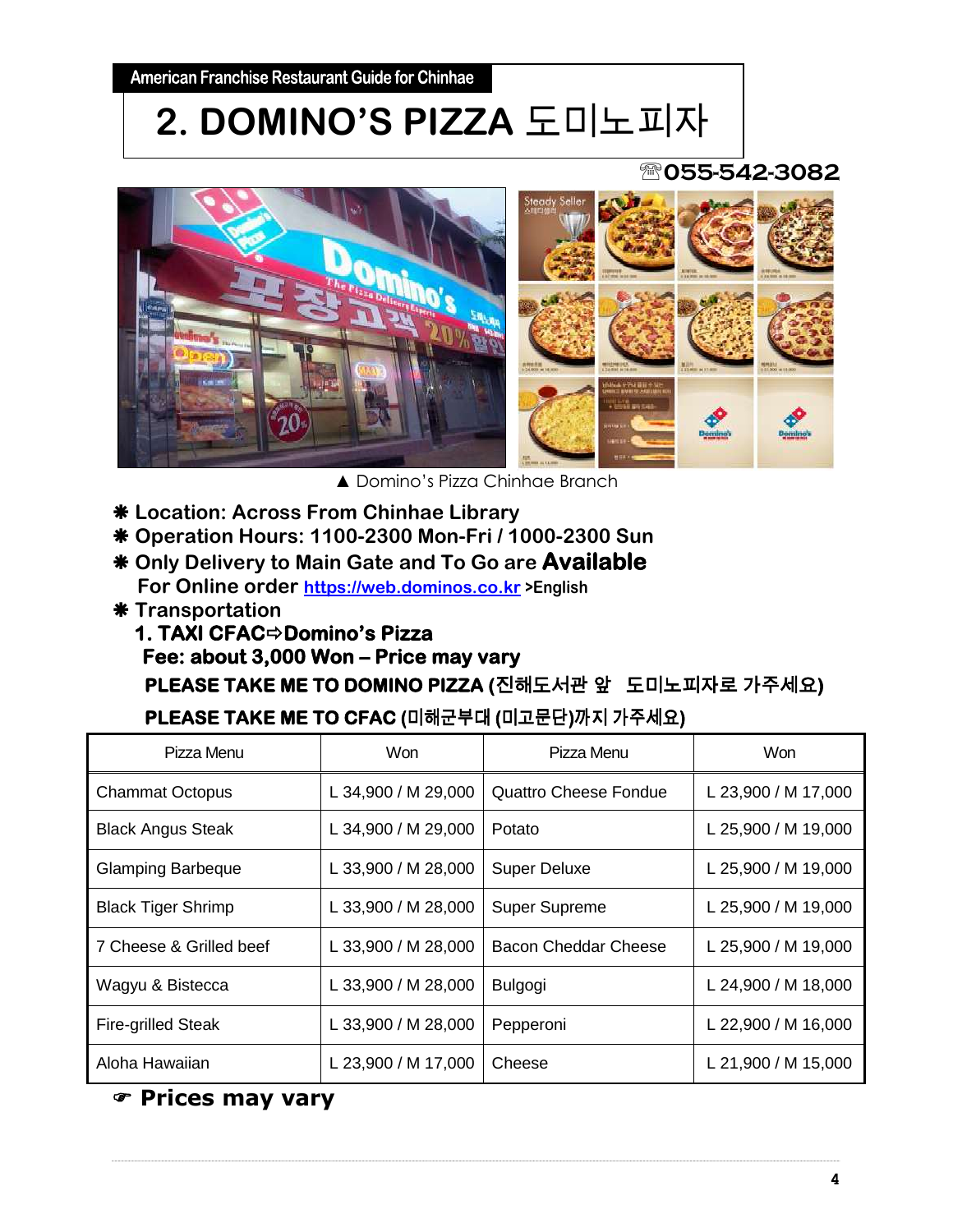### **American Franchise Restaurant Guide for Chinhae 3. BASKIN ROBBINS 31**  베스킨라빈스

#### **055-544-0760**





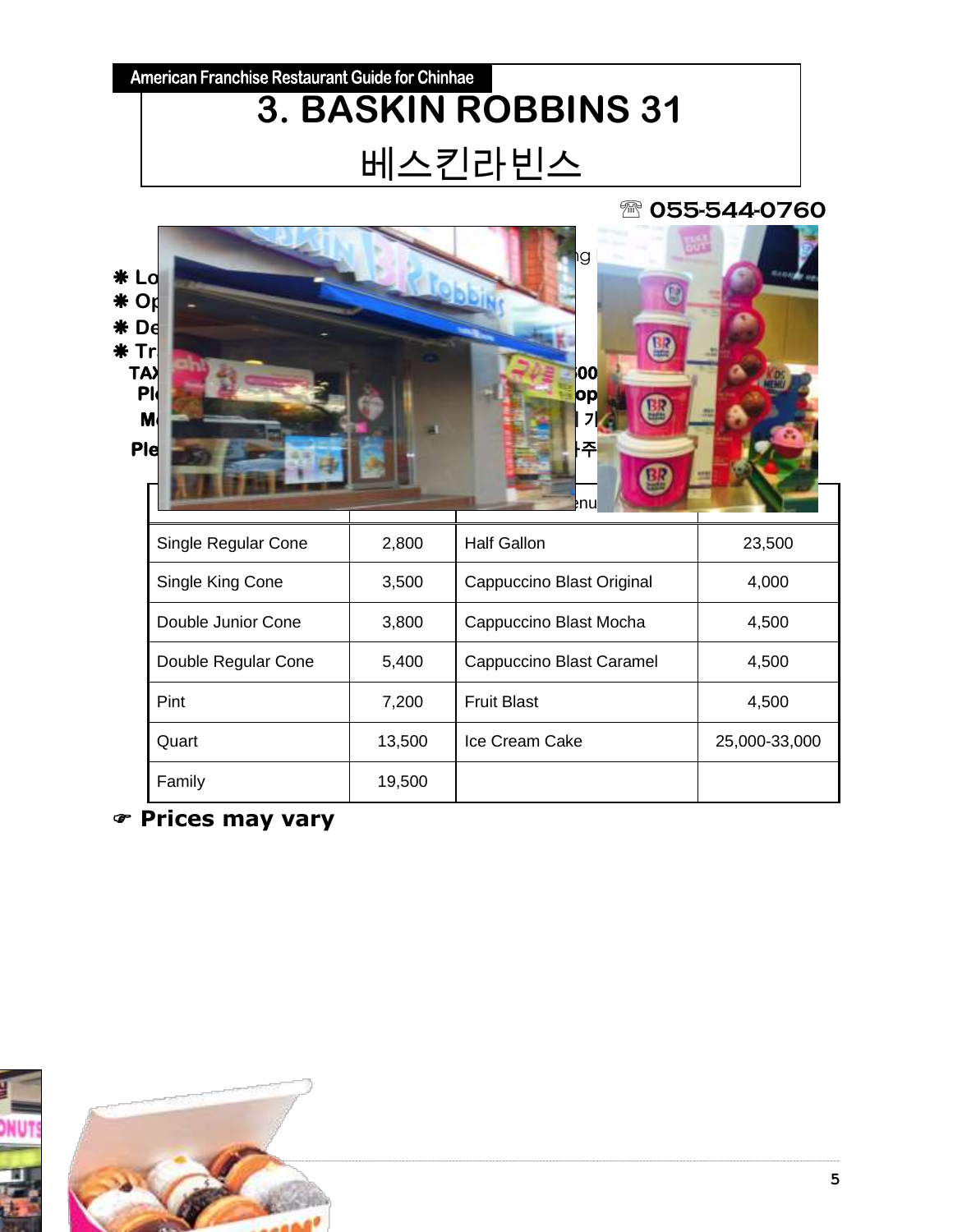**American Franchise Restaurant Guide for Chinhae** 

## **4. DUNKIN DONUTS** 던킨도너츠

#### **055-544-0022**

- **A** DUNKIN DONUTS CHINHAE BRANCH
- **Location: Located 1ST Floor in Lotte Mart Building**
- **Operation Hours: 1000-2300 Daily**
- **Delivery is Not Available to Main Gate**
- **Transportation**
- **1. THE EASEST & QUICKEST WAY: TAXI: CFAC Lotte Mart (Fee: Approx 5,000 Won ) PLEASE TAKE ME TO LOTTE MART (**롯데마트까지태워주십시오**)**

 **PLEASE TAKE ME TO CFAC (**미해군부대 **(**미고문단**)**까지태워주십시오**)** 

**2. BUS-303/307/317(Across From Chinhae Train StationLotte Mart) Fee: 1,100 Won – Exact Change has to be ready (coins or 1,000 won bill)**

**Return Trip: Cross the street from Lotte Mart and catch the bus. Get out at Chinhae Train Station. / Parking: 646 vehicles are available (no fee)** 

| Menu                 | Won           |
|----------------------|---------------|
| <b>Ring Donuts</b>   | 1,000-2,000   |
| <b>Fancy Donuts</b>  | 1,000-2,500   |
| <b>Filled Donuts</b> | 1,000-2,500   |
| Coffee (Iced / Hot)  | 3,000-5,000   |
| Coolatta             | 3,000-5,000   |
| <b>Bagels</b>        | 1,500-3,000   |
| Cakes                | 17,000-25,000 |
| <b>Hot Bread</b>     | 3,500-5,000   |